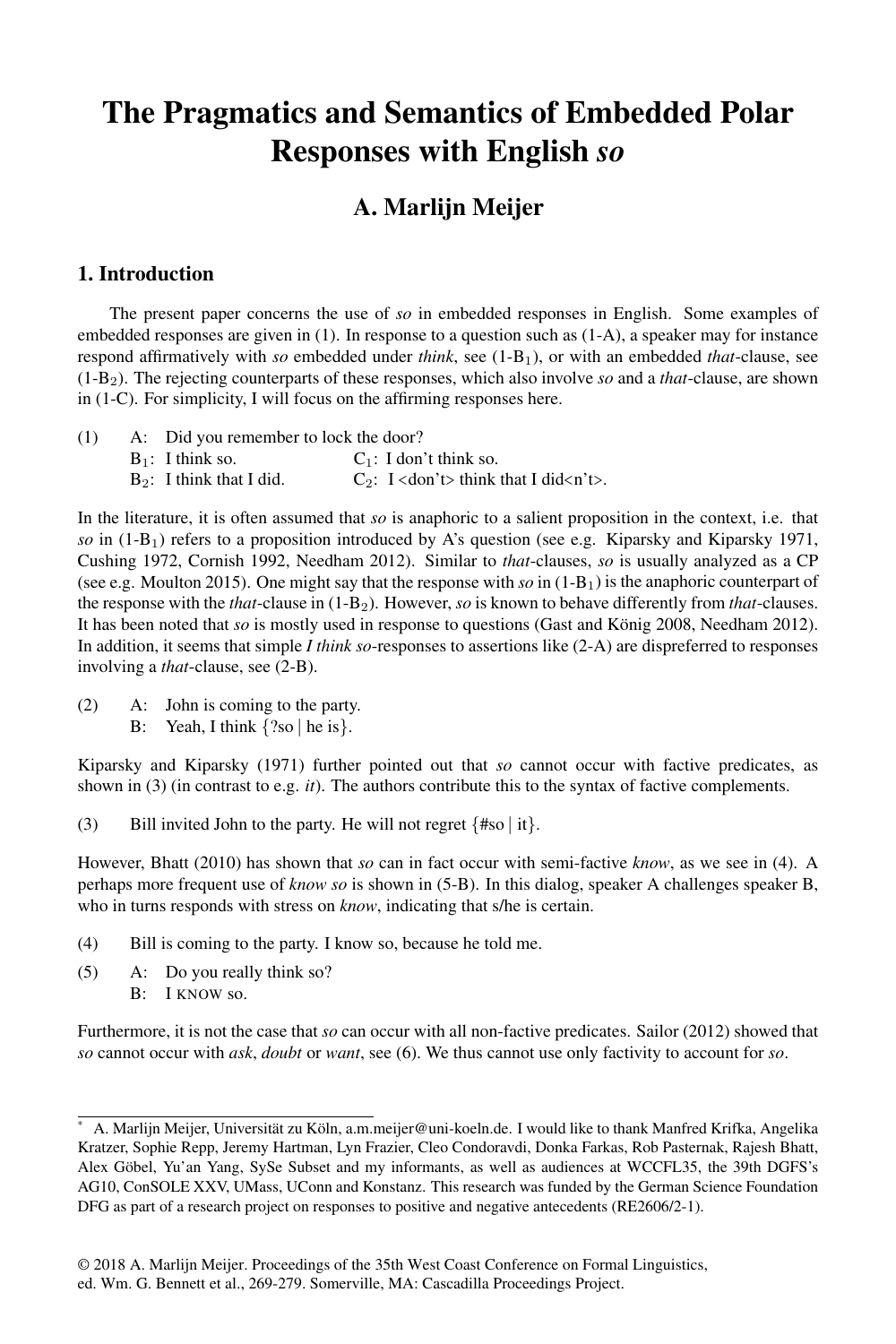(6) A: Did Bob kiss Mary? B: #I {asked ∣ doubt ∣ want} so.

Moulton (2015) in addition shows that *so* may occur with *admit*<sup>1</sup> or *convince*, see (7)-(8). Besides, *so* can occur with *claim*, see (9).2

- (7) Gebara further asserted that politically 'advanced' priests and nuns favor decriminalization, but admit so only in "very restricted circles". (Moulton 2015)
- (8) Each of the stories is about a 'real' person; we are convinced so because their presence is faithfully recorded in photographs. (Moulton 2015)
- (9) A: Is he in the market for a bride? B: He claims so.

Note furthermore that the use of *so* is highly discourse sensitive. To see this, let us reconsider (4). If speaker A asserts the first proposition and speaker B affirms it, A cannot continue with *know so*. The discourse in (10) illustrates this.

- (10) A: Bill is coming to the party.
	- B: Yes.
	- A: I know {#so ∣ this}, because he told me.

A's second discourse move, defending his first claim, may be perceived as odd in the light of B's affirmation. However, A's response is considered less odd if we replace *so* with *this*, see (10-A).

To account for the use of *so*, Cushing (1972) suggested that *so* can only occur with predicates that do not indicate a definite stance of the speaker (e.g. *believe* or *think*, but not *doubt*). Cornish (1992) argued that *so* is used if speakers do not want to suggest that the proposition that *so* refers to is true. Needham (2012) argued that *so* is anaphoric to a polar question under discussion (QUD) and that the speaker of the *so*-utterance does not commit to the referent of *so*. In a talk handout, Sailor (2012) suggested that *so* might be a proform of a projection relating to polarity. However, the use of *know so* in (4)-(5) is problematic for the first three proposals, as the speaker is clearly committing to the referent of *so* in this example.3 In addition, the discourse sensitive use of *so* appears difficult to explain for all previous accounts. Besides, the preferred use of *so* in response to questions does not seem to follow straightforwardly from them.

Recall that we started out with the observation that the use of *so* in embedded responses appears similar to those with *that*-clauses. Yet, we saw that *so* differs from *that*-clauses in several ways. It must also be noted that *so* seems to move differently from *that*-clauses. Whereas *that*-clauses that do not associate with a DP gap cannot move (as is shown in (11-a-b)), *so* seems able to move in such cases (see (11-c)) (see Moulton 2015 and references therein).

- (11) a. Albert boasted {that the results were fantastic ∣ \*it}.
	- b. \*That the results were fantastic, Albert boasted. (Moulton 2015)
	- c. So boasted Alfred.

In this paper, I present a proposal that captures the properties of *so* in embedded responses in a unified way. I will not consider other kinds of *so*'s (e.g. the degree modifier in *so much* or the anaphor *do so*) - I refer the reader to Needham (2012) for a overview of the different *so*'s. For the *so* under discussion here, I will make two claims. First, I argue that its use is defined if the referent of *so* is the top item on the

270

<sup>1</sup> I follow Anand and Hacquard (2014) who suggest that the predicates *admit* and *acknowledge* may sometimes seem factive, 'due to the kind of discourse move these predicates report' (p. 74), but are not factive. For a discussion of and examples with *acknowledge* and *admit*, see Anand and Hacquard (2014:74f).

<sup>2</sup> *So* can also occur in conditional clauses and with sentential adverbs, see (i). I will not address these uses here. (i) Is John coming tonight? {If so, we should order more pizza ∣ Possibly so.}

Hallman (2006) further seems to suggests that *so* may occur with other verbs like *confirm*, *demonstrate* and *figure out*. I checked this with native speakers for the 'response' *so* at issue here, but could not confirm the judgments.

<sup>3</sup> Needham (2012) suggests that *know so* is an echoic use. However, Bhatt (2010) pointed out that the use of *know so* is not only felicitous in response to *do you think so?*. Uses like (4) suggest that *know so* is not always echoic.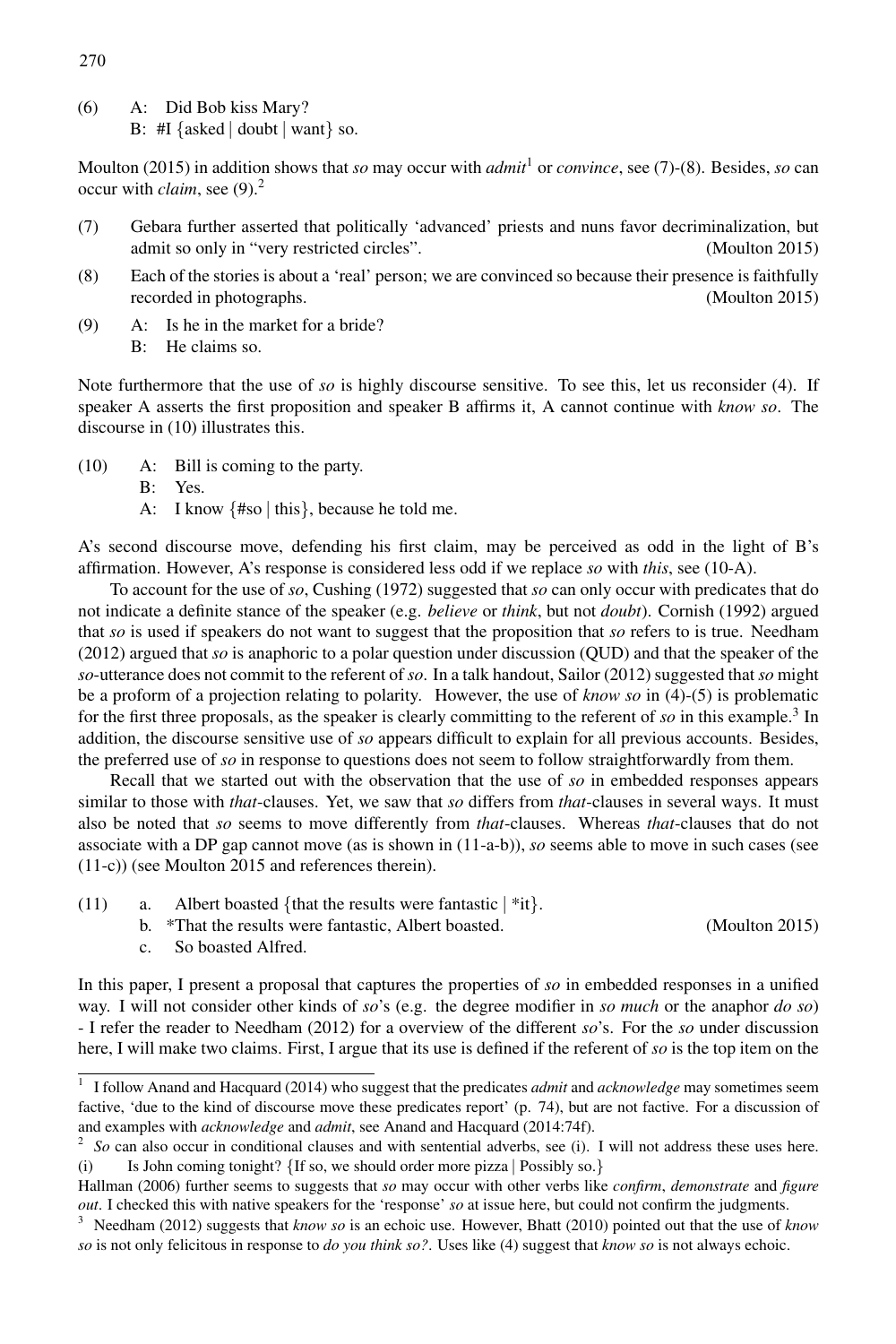Table  $T<sup>c</sup>$  in a context c, i.e. that the referent is still under discussion at the speech time (in the framework by Farkas and Bruce 2009). Second, in order to account for the semantic type of *so* and the movement in (11), I suggest that *so* is not simply a propositional anaphor, but a predicate modifier that supplies an anaphoric argument for the predicate. I will tackle these claims in sections 2 and 3 respectively.

#### 2. Claim (i): The discourse pragmatics of *so*

The first claim concerning the discourse pragmatics of *so* is shown in (12). In order to understand what (12) means, let us consider what it means for a proposition to be on the Table.

(12)  $\left[\text{so}\right]^{c,w}$  is defined if the referent of *so* is the top item on the Table  $T^c$  in the context c at the speech time.

#### *2.1. The discourse model: Farkas and Bruce (2009)*

In Farkas and Bruce's (2009) discourse model, it is assumed that discourse participants keep track of the questions under discussion (QUDs) (following e.g. Roberts 1996). These QUDs, the at-issue propositions, form a stack: the Table. Assertions made and questions asked enter the Table before they can become CG. The goal of the conversation is to remove items from the Table and enlarge the CG. For 'default' assertions  $p$  and questions  $p$ ?, Farkas and Bruce assume that they place the issue  $p$  on the Table. In both cases, the interrogative or assertive sentence  $p$  is placed on the Table together with a denotation,  $\{p, \neg p\}$  for questions and  $\{p\}$  for assertions. If a speaker makes an assertion, s/he commits her/himself to the proposition denoted by that assertion. If a speaker asks a polar question, s/he does not express commitment. This leads to a crucial difference regarding the 'time line' of the acceptance of assertions and answers to questions as CG. Farkas and Bruce (2009:24) point out that if a speaker answers a polar question, neither the sentence radical of the question nor the answer automatically become CG. The asking party first has to signal agreement with the answer. As soon as this is done, the answer becomes CG. Note that this agreement might be implicit, but it can only be signaled *after* the answer has been given. For assertions, this is different. If a speaker asserts something, s/he commits him/herself to the corresponding proposition. If interlocutors now (implicitly) agree, the proposition becomes CG.

Farkas and Bruce (2009) only consider default polar questions and default assertions (e.g. *Is Sam home?/Sam is home.*), but their framework can be extended to more complex assertions and questions. In the following, I will discuss two other ways in which issues might be raised. We will see that these are relevant for the use of *so* in section 2.2. I do not attempt to provide an exhaustive definition of what can(not) enter the table. First, I assume that unembedded statements involving an operator like *might* put their prejacent on the Table. I follow Yalcin's (2011) account of epistemic possibility markers (cf. Veltman's 1996 approach to epistemic modals). Roughly, Yalcin suggests that such items signal that the prejacent of the modal is compatible with the information available to the speaker. Thus, if I say *it might be raining in Amsterdam*, this means that the proposition *It is raining in Amsterdam* is compatible with the information available to me. This is a way to raise an issue (Yalcin 2011:313). We may thus say that the prejacents of such statements are added to the Table, as well as the statements themselves. Second, Simons (2007) argues that the complements of attitude verbs might be the main point of the assertion, i.e. they might be at-issue. She suggests this is the case in the following example:

- (13) A: Who was Louise with last night?
	- B: Henry {thinks ∣ suggested ∣ is convinced} that she was with Bill. (Simons 2007:1036)

In (13-B), the complement clause provides the answer to the question that A placed on the Table. Therefore, according to Simons, this complement clause is at-issue. In such dialogs, the complement clause is thus placed on the Table as well.

Recall that I suggested that *so* is anaphoric to the top item on the Table. This means that the referent of *so* is thus still under discussion at the speech time of the *so*-utterance. The top item of the Table is the lastly added item (Farkas and Bruce 2009). However, if one discourse move may raise several issues to the Table (as I suggested above), there might not be a unique proposition that is the top item. I assume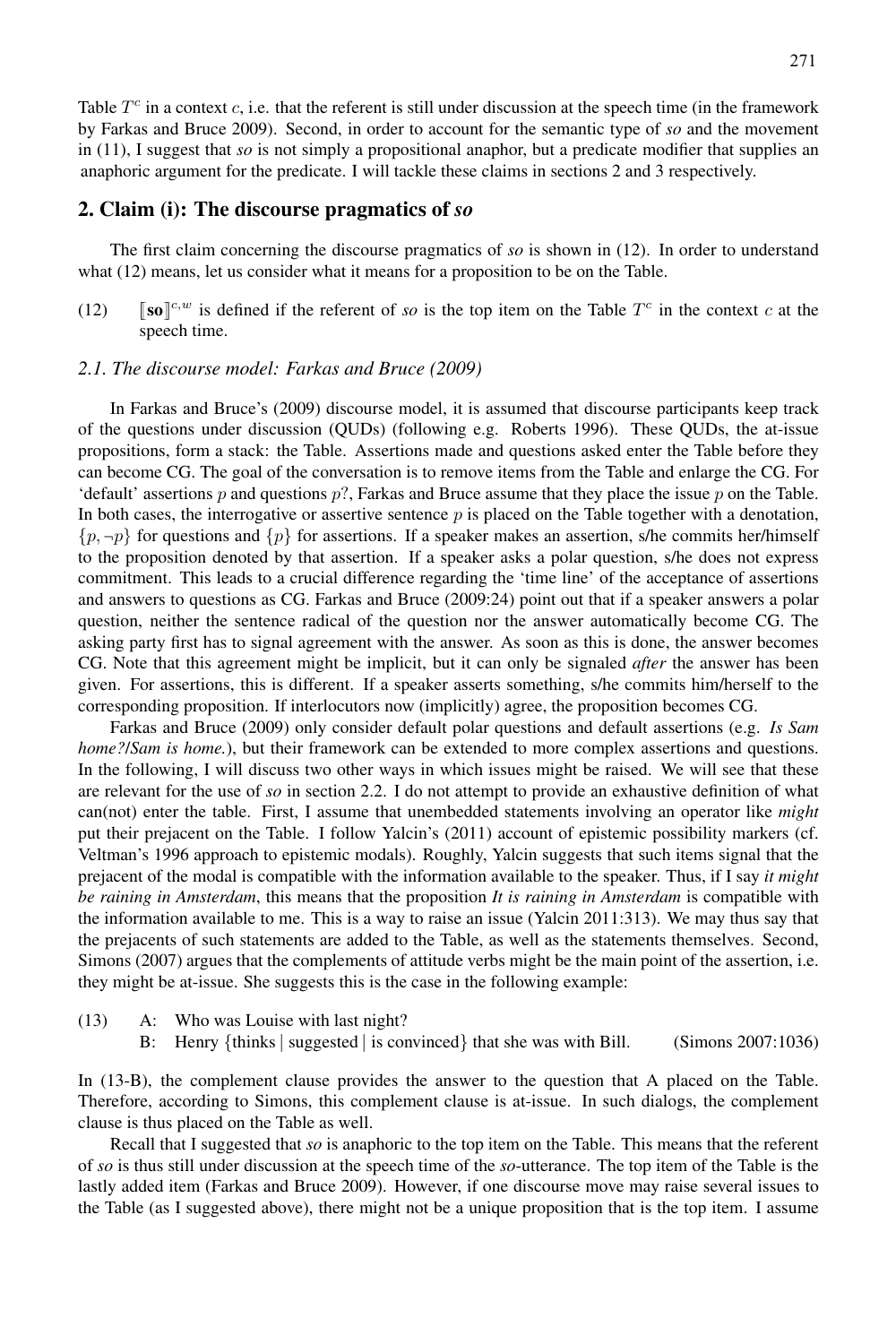that the proposition *so* targets depends on the context and the predicate *so* occurs with. I will leave further exploration of the Table and the top item in contexts like the ones sketched above for future research.

From the analysis of *so* in (12), several predictions arise. For reasons of space, I can only discuss two predictions in detail. For both, I will provide corpus data from the Corpus for Contemporary American English (COCA, Davies 2008) to show that they are born out.

#### *2.2. Prediction I: Dialogs so occurs in*

The first prediction the proposal in (12), that the referent of *so* is still on the Table, i.e. under discussion, at the speech time, makes concerns dialogs with *so*, see 1.

- 1. A *so*-utterance, referring to  $\phi$ , and its antecedent discourse move, introducing  $\phi$ , never both entail  $\phi$ , such that they do not lead to acceptance of  $\phi$  as CG, i.e. we expect that:
	- a. *so*-responses are fine in response to questions (recall that answers must be 'approved' (implicitly) (Farkas and Bruce 2009:24));
	- b. *so*-responses to assertions only occur in particular discourses (because assertions can be accepted as CG implicitly), i.e. we expect *so* in response to assertions:
		- (i) to target embedded propositions or prejacents of possibility modals or negative operators - as *think(* $\phi$ *)*, *might(* $\phi$ *)* or *not(* $\phi$ *)* do not entail  $\phi$ ;
		- (ii) to be fine in rejecting responses.

In order to verify this prediction and its subpredictions a corpus study was conducted. 100 *think so*responses and their antecedents from the COCA were considered.4 The results are shown in Table 1. The second column shows the *so*-responses to questions. The third column shows the *so*-responses to assertions. Rows (i)-(iii) show whether the antecedents of *so* were (i) embedded propositions or (ii) propositions scoping below a modal/negative operator or (iii) neither of the two. Rows (iv)-(vi) show whether the *so*-utterances involved (iv) negation or (v) a modal item or (vi) no such operator.

| Antecedents $\phi$         |                        | questions ( $n = 68$ ) assertions ( $n = 28$ ) | <b>Example</b>                                             |
|----------------------------|------------------------|------------------------------------------------|------------------------------------------------------------|
| (i) embedded prop.         |                        |                                                | <i>John</i> { <i>thinks that</i>   <i>asks if</i> } $\phi$ |
| (ii) prop. below NEG/MODAL | $6(+1)$ <sup>5</sup> ) |                                                | Perhaps [John is ill] $_{\phi}$                            |
| (iii) remaining            | 52                     |                                                | [John is ill] $_{\phi}$                                    |
| so-utterances              |                        |                                                |                                                            |
| (iv) involving negation    | 41                     | 19                                             | I don't think so                                           |
| (v) involving modality     |                        |                                                | I might think so                                           |
| (vi) no modal/negation     | 23                     |                                                | I think so                                                 |

**Table 1:** Corpus study in COCA, search: *think so* .,  $n = 100$ , including 4 false hits.

The corpus study shows us that *so*-responses mostly occur in response to questions (68 out of 96 times). This replicates the finding by Needham (2012). 15 (+1?) out of 68 *so*'s targeted an embedded proposition or one below a modal or negative operator. 41 out of 68 *so*-utterances involved negation and thus were rejecting responses (e.g. *I don't think so*). (14) shows an example of a rejecting *so*-utterance, targeting an embedded question.

(14) You're wondering whether [she's driven him into becoming delusional] $_{\phi}$ ? I don't think so<sub> $\phi$ </sub>. His fear is real. (COCA 2015)

Matters are different for *so*-responses to assertions. 15 out of 28 *so*'s were anaphoric to embedded propositions or propositions scoping below a negation or a modal. This proportion is much higher than for the *so*-responses to questions (for which I found 15 (+1?) out of 68). Furthermore, most *so*-responses

<sup>4</sup> The search was *think so .* . The '.' excluded other uses of *so* (e.g. the degree modifier in *think so much*), but also occurrences like *I think so too*. A more exhaustive corpus study should include these. I leave this for future research.

<sup>5</sup> The unclear antecedent was a proposition in the scope of *would*.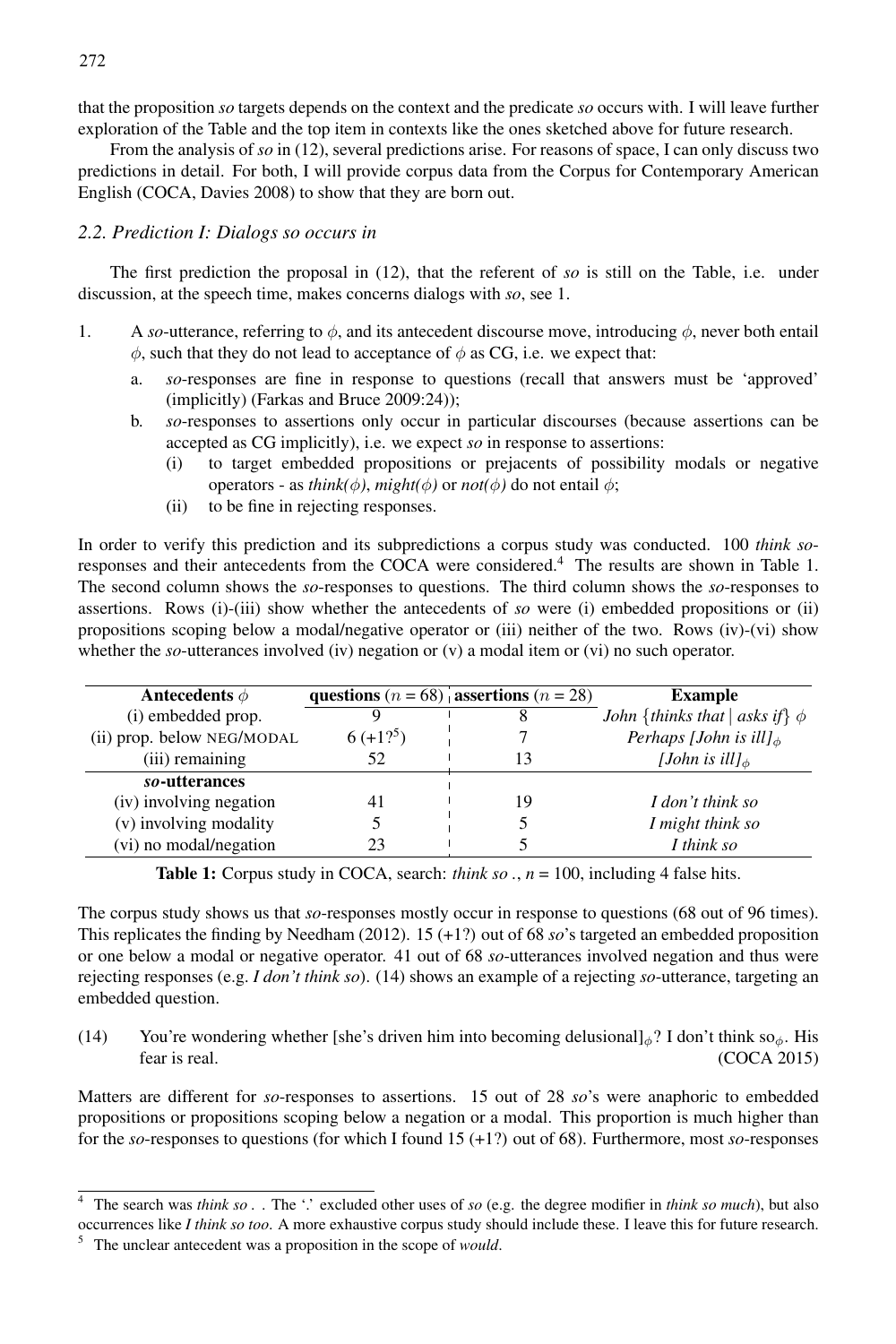to assertions involved a negation and/or modal. (15) illustrates this. One response involved both a modal and a negation, thus in total 23 out of 28 responses involved a negation and/or modal.

(15) I wasn't [thinking about Sam]<sub>φ</sub>, even though you might think so<sub>φ</sub>. (COCA 2015)

Let us zoom in on the five responses to assertions that did *not* involve a negation or a modal. Two of these referred to a proposition in the scope of one or more operators (according to the judgment of a native speaker), see (16)-(17). The remaining three all had quantified subjects, see (18)-(20).

- (16) A: Jack seems like he might [think that was pretty funny]<sub>φ</sub>. B: Oh, I think so<sub>φ</sub>.  $(COCA 2015)$ (17) A: I think he wants to get treated right. He's black, right? So maybe [this message is to white
- $people]_{\phi}$ . B: I think so<sub>φ</sub>. (COCA 2015)
- (18) [Psychology is a science]<sub>φ</sub>: at least some students think so<sub>φ</sub>. (COCA 2015)
- (19) And [he just may pull it off]<sub> $\phi$ </sub>. Even some of the department's most vocal and longtime critics think so<sub>φ</sub>. (COCA 2015)
- (20) [The tree of life might seem like a stable design, appropriate for indelible ink]<sub>φ</sub>. Plenty of people think so<sub>φ</sub>. (COCA 2015)

It thus seems that the prediction, that the discourse move introducing the referent of *so* and the *so*utterance do not lead to acceptance of *so*'s referent as CG, is verified by this small sample.<sup>6,7</sup> In response to questions, the referent of *so* remains on the Table because answers must be approved. In response to assertions, either *so* seems to refer to propositions in the scope of an operator, or the *so*-utterance involves an operator. We can now explain the preferred use of *so* in response to questions.

However, note that some predicates in the past tense pose a problem for the generalization sketched above. Responses like *I told you so* usually are uttered if the proposition the speaker refers to is CG. I assume that these uses are strategic. By using past tense predicates with *so*, speakers may signal that they correctly predicted the way the discourse would develop in the past. That is, when I tell you *I told you so* after we both discover that the proposition *so* refers to turns out to be true, I am informing you that I already predicted this proposition to be true in the past.

#### *2.3. Prediction II: Predicates so occurs with*

The second prediction made by (12) regards the predicates *so* can occur with, see 2.

2. *So* only occurs with predicates that are compatible with their complement being on the table  $T<sup>c</sup>$  at the utterance time.

Let us consider the use of *so* from the speaker's perspective. If a speaker signals that something is still on the table, s/he does so according to information available to him/her. A speaker may know whether something is CG or can be accepted as such, or s/he may not. Thus, the information available to a speaker is relevant for the use of *so*. If speakers evaluate propositions in  $T<sup>c</sup>$  without settling them, there must be some sort of disagreement or uncertainty, due to which some proposition remains unsettled. To account

<sup>&</sup>lt;sup>6</sup> Note that *think*( $\phi$ ) never entails  $\phi$  and therefore, prediction 1. may seem unfalsifiable in this sample. Yet, we see that even with such a weak predicate, if *think so* is uttered in response to an assertion, then either it targets propositions in the scope of operators like *believe*/*maybe* or *think so* is taking scope below an operator itself.

It was pointed out to me that I did not provide a baseline for the ratio between embedded vs non-embedded/negated vs non-negated/modalized vs non-modalized sentences in COCA. However, if such a baseline were available and not statistically different from the antecedents of *so* found in the study presented here, I am not sure if it would affect my argument. Note that I did find simple assertions (e.g. *Psychology is a science* in (18)) but these were always followed up by a *so*-utterance involving some operator (e.g. *at least some* in (18)). There thus is a correlation between the kind of discourse move introduce a referent for *so* and the *so*-utterance itself that would be ignored by such a baseline study. I leave these issues for future research.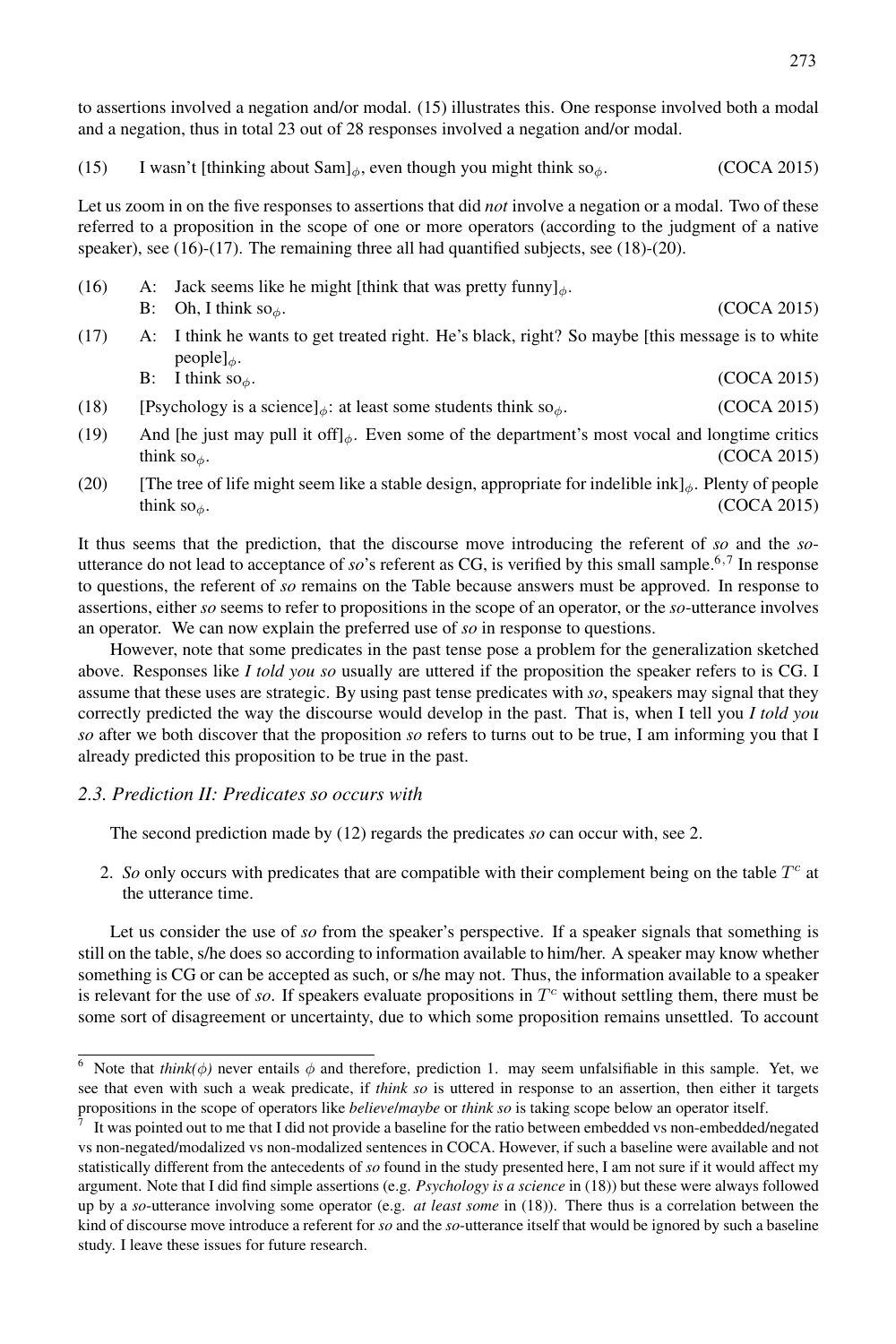for uses of *so* in which the speaker is not the attitude holder (e.g. *he claims so* in (9)), we thus need two information states. First, the information state of the speaker of the *so*-utterance, in order to evaluate the CG-status of the proposition *so* refers to. Second, the information state of the attitude holder, according to whom the proposition holds or not. Note that the speaker might also be the attitude holder.

Anand and Hacquard (henceforth A&H, 2013) make a distinction between attitude verbs that is relevant for the present discussion. They suggest that representational attitudes (e.g. *believe*, *think*) supply an information state, i.e. *believe* introduces the beliefs of the attitude holder. Non-representational attitudes (e.g. *command*, *want*) do not supply such an information state. Instead these predicates are concerned with the ordering of preferences. (21) illustrates a contrast between representational *hope* and non-representational *want*. If a speaker knows that it isn't raining, s/he cannot say s/he hopes it is. The complement of *hope* must be epistemically possible for the attitude holder (although *hope* also expresses a preferences for the complement to be true) (Scheffler 2008, apud A&H 2013). The same does not hold for non-representational *want*, as is shown below. If one knows it is not raining, one may still want it to rain. Only representational predicates can embed the epistemic modal *might*, see (22). A&H (2013) suggest epistemics require an information state to quantify over, explaining the incompatibility of e.g. *command* and *might* in (22).

- (21) It isn't raining. {#I hope it is raining. ∣ I want it to be raining.} (A&H 2013)
- (22) John {believes ∣ thinks ∣ #commands ∣ #wishes} that Bill might be the murderer.

In addition, non-representational attitudes usually take subjunctive complements in Romance languages, whereas representational attitudes do not (see A&H 2013 and references therein). For reasons of space, I cannot consider the difference between the two types of attitudes in more detail.

Returning to *so*, we expect that the use of *so* is only felicitous with representational attitudes, which, in the context they occur in, are compatible with their complement being on the table. In order to verify this prediction, the COCA was consulted again. I categorized the predicates searched for in COCA into the following groups: predicates that do not occur with *so*, predicates that occur with *so* fewer than 20 times and predicates that occur with *so* more often. Table 2 shows for each predicate how often it was found with *so* and the total number of its occurrences. It should be noted that I am not arguing that certain predicates can never occur with propositional *so*, but that the searches in the corpus did not provide hits.<sup>8</sup> Non-propositional uses of *so* were excluded.<sup>9</sup> In the following, I will not take into account the occurrences of *see* with *so* (in brackets in the second row). These were generally judged bad by native speakers,  $^{10}$  in contrast to the other predicates in the second row.<sup>11</sup>

<sup>8</sup> The searches were *[predicate] so .* , such that the entire paradigm of each predicate was taken into account. The '.' excluded other *so*'s (like *so much*). For *tell*, I ran two searches, one included an additional variable for a pronoun, such that utterances like *I'm telling you so* would be taken into account.

<sup>9</sup> This lead to the exclusion of the only two occurrences of *[prove] so*, that were interpreted by native speakers as being anaphoric to an adjective rather than a proposition (e.g. *You are not guilty unless proven so.*).

<sup>&</sup>lt;sup>10</sup> Out of four informants, only one liked one occurrence of *see so*, namely (iii) in footnote 12. The others were bad for him. The other informants considered all the occurrences of *see so* bad. The judgments of the first speaker might be due to dialectal differences. An acceptability judgment task may shed light on this issue. I leave this for future research and focus on the majority here.

<sup>11</sup> Out of five informants, one disliked *convince so*. Another did not like the occurrences of *claim so* and *convince so*, but thought these were better than the occurrences of *see so*. Two informants disliked the occurrences of *claim* and *argue* which involved non-animate subjects ((i) *rumor claims so*; (ii) *the success of avenue Q would argue so*). Their judgments improved when the subjects were replaced with animate ones, suggesting that the non-animate subjects and not the predicates were problematic. The other informants thought these were fine.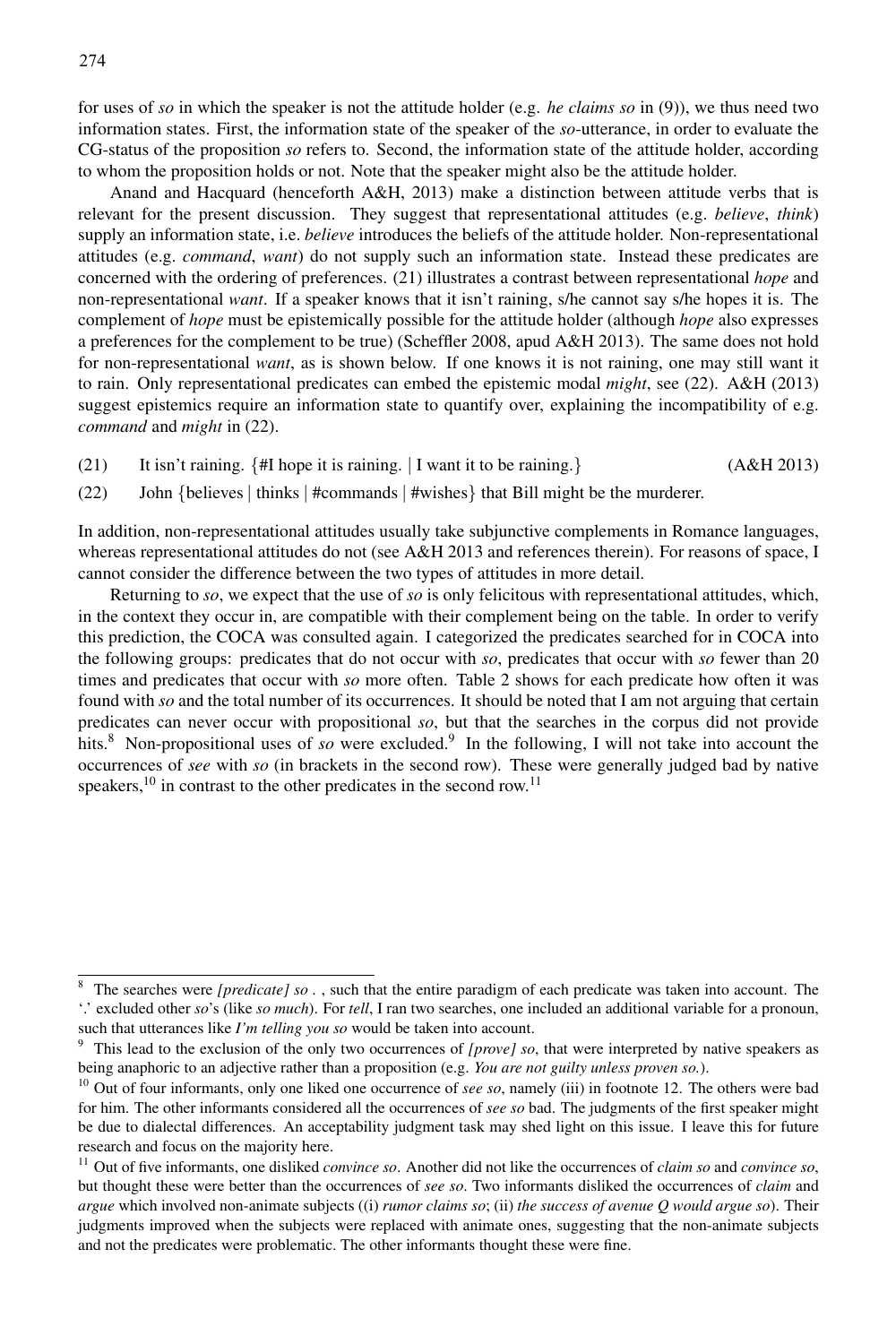*n* hits with *so*<sup>*P*</sup>redicates searched for in COCA - Underlined predicates cannot select *it* 

| n > 20     | appear (32/129736), assume (32/45888), believe (405/228502), hope (1399/155179),                      |  |
|------------|-------------------------------------------------------------------------------------------------------|--|
|            | know (21/1213856), say (1640/2545469), seem (98/280331), suppose (182/20311),                         |  |
|            | tell (559/511579), think (7456/987224)                                                                |  |
| 0 < n < 20 | argue (1/65282), admit (1/44499), claim (1/93399), convince (1/21822), (see (3/932664)) <sup>12</sup> |  |
| $n=0$      | acknowledge (0/28889), comprehend (0/3838), confirm (0/26386), demonstrate (0/39348),                 |  |
|            | deny (0/33110), doubt (0/46253), exclaim (0/4314), ignore (0/34915), figure out (0/23790),            |  |
|            | notice (0/61768), realize (0/81684), regret (0/12424), resent (0/3732)                                |  |

Table 2: The predicates searched for, categorized according to the amount of occurrences with *so*.

The remaining predicates in the two top rows are all representational. We can split these up into two groups: doxastics and assertives (following A&H 2008, 2014). Doxastic predicates give insight into the attitude holder's private mental state (A&H 2014). Assertives (or 'profferings') 'report discourse moves, which attempt to settle an issue' (A&H 2008:43). The group of predicates that occur with *so* more than 20 times consists mostly of doxastics (note that A&H analyze *hope* as an emotive doxastic, i.e. a doxastic predicate that also expresses a preference). The predicates in the second row, as well as *say* and *tell*, are assertives. I want to propose that in certain uses, these predicates can be read as simply giving insight into a private mental state as well.<sup>13</sup> In for instance (23)-(24), the predicates inform us about the information states of the attitude holders, through their commitments. Thus, we can paraphrase (23)-(24) in terms of information states. In (23), according to John's information state he is in the market for a bride. In (24), according to the information state of the speakers these stories are about a real person.

- (23) A: Is John in the market for a bride? B: He claims so.
- (24) Each of the stories is about a 'real' person; we are convinced so because their presence is faithfully recorded in photographs. (Moulton 2015)

These predicates thus seem to behave like doxastics here. In such uses, they can occur with *so*.

A little more needs to be said about factives and semi-factives. For factives, we would expect them to never occur with *so*, as they presuppose their complements (Kiparsky and Kiparsky 1971). However, semi-factives need not presuppose their complement and hence, we would expect that they might be compatible with *so* in certain contexts or uses at least. In addition, A&H (2013) suggest they are representational. Yet, (25) shows that *so* cannot occur with e.g. *realize*.

- (25) A: Is John coming to the party?
	- B: Yesterday, I realized {#so ∣ he is} and it made me sad.

Now, it is important to take into account that *realize* is an event-related semi-factive, in contrast to *know*. Some event made the attitude holder realize that the complement is true. Furthermore (25-B) contains perfective aspect, which has been suggested to presuppose that the event occurred in the actual world (Arregui 2007). And if speaker B was involved in such a 'realization' event, it would be odd for him/her to signal that the complement is still on the table by using *so*.

Now, we would predict that uses of *realize* with *so* improve if let *realize so* scope below *would*, i.e. move the realization and the referent of *so* away from the actual world. This seems to be the case indeed. (26-B) in its context is judged better than (25-B) - although it would still be better with *it*.

 $\frac{12}{12}$  There were 4 hits for *[see] so* .. One was uttered by a non-native speaker of English (this was clear from the context and his further speech); therefore it was excluded. The other three hits were: (i) *if I may saw so.*; (ii) *And now you have prostrate devices controlled by thought that we've seen so.*; (iii) *It's a wonderful environment, except when you start working in it, you obviously are stirring it up, so that there is a difficulty in terms of them seeing so.*

<sup>&</sup>lt;sup>13</sup> I assume that the occurrences of *so* with non-animate subjects are cases of coercion.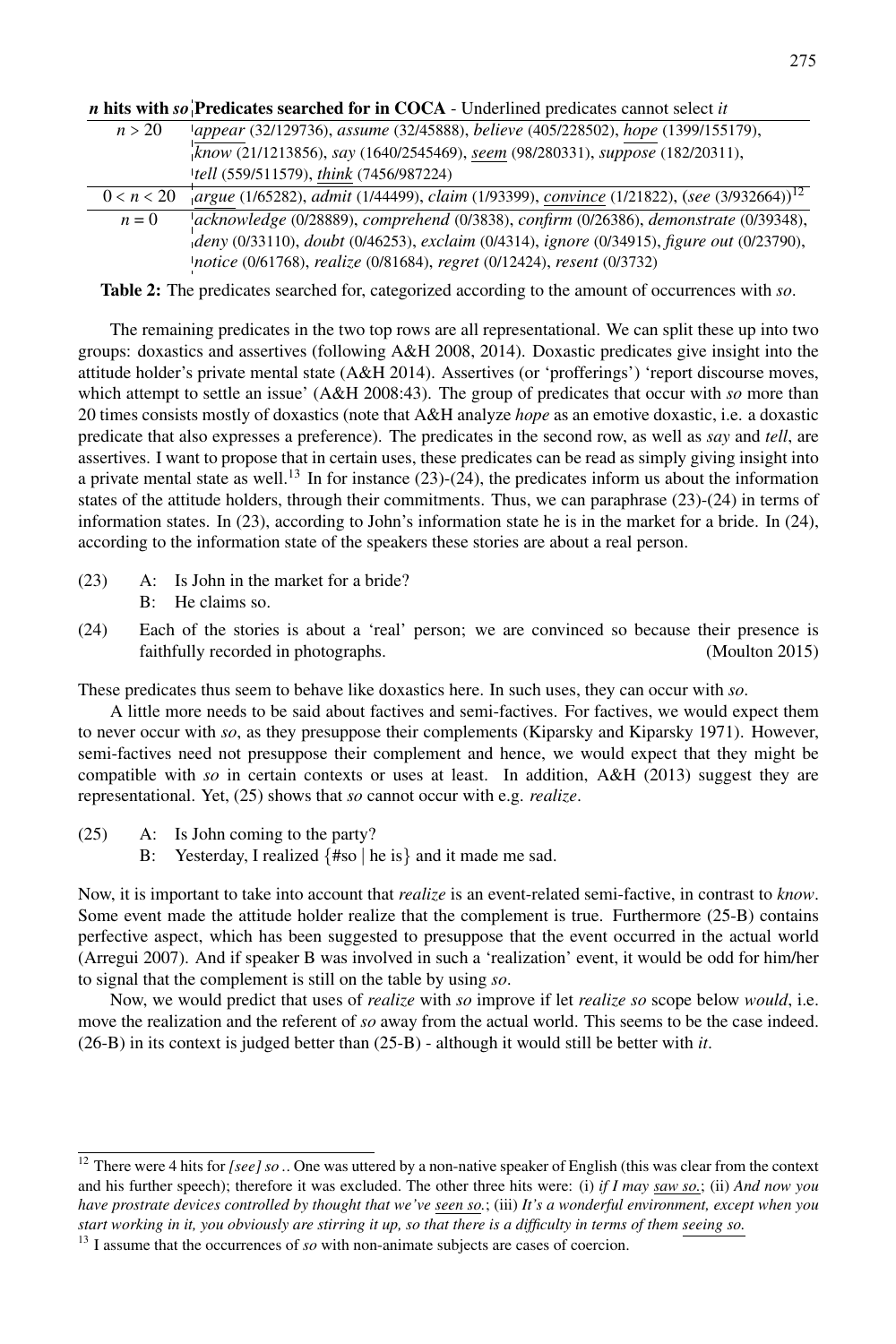- (26) John is getting married to Mary, but A and B strongly suspect that he actually loves Suzy; however, he does not seem to realize this.
	- A: John still has feelings for Suzy.
	- B: If he would only realize so before the wedding.

Assuming that *it* presupposes that its referent is familiar or known (cf. Cornish 1992, Gundel et al. 2003), it makes sense for *it* to be favored over *so* with predicates like *realize* - even in contexts like (26).

It seems that the prediction spelled out above is borne out. However, the representational non-factive predicate *doubt* poses a problem, as it cannot occur with *so*. The same holds for *deny*. A&H (2013) suggests that *doubt* is representational, but also involves a preference component - just like *hope*. Note that these 'hybrid' predicates cannot embed necessity epistemic modals, in contrast to representational predicates without a preferential component (A&H 2013). However, *hope* can easily occur with *so*, as was shown in Table 2. The difference between the two predicates is that *hope* indicates the attitude holder prefers the complement proposition to be true, whereas *doubt* signals that the attitude holder considers the complement proposition unlikely (A&H 2013:25, 36). It might be the case that this unlikelihood somehow conflicts with the idea that the complement is also still unsettled, as I argued *so* presupposes. I leave this matter and the incompatibility of *deny* and *so* for future research.

Concluding, we see that *so* is found with representational predicates, that do not presuppose their complement. These predicates that give us insight into the attitude holder's information state. I consider this evidence for the second prediction.

To summarize, we saw that (i) a *so*-utterance and its antecedent discourse move introducing the referent of *so* did not lead to acceptance of the referent as CG in our sample; (ii) *so* only occurs with predicates that do not presuppose that their complement is CG in the context the *so*-utterance occurs in. I take these two findings to provide arguments for the claim that *so* refers to the top item on the table.

#### 3. Claim (ii): The type of *so*

The second claim made in this paper is that *so* is not simply a propositional anaphor but a predicate modifier that supplies an anaphoric argument for the predicate. In the following, I first sketch the framework on attitude verbs that I assume. Second, I show what false predictions an analysis of *so* as a propositional anaphor of type  $\langle s, t \rangle$  makes. Third, I propose an alternative account of *so*.

#### *3.1. Attitude verbs and complementation*

I will analyze *so* in the framework for attitude verbs and *that*-clauses that was proposed by Kratzer (2006) and Moulton (2009, 2015). Kratzer (2006) suggests that attitude verbs like *believe* take arguments of type  $e$ , as shown in  $(27)$ .

(27) **[believe]**<sup>c,w</sup> = 
$$
\lambda x_c \cdot \lambda e
$$
. **believe** $(x_c)(e)$  (cf. Kratzer 2006)

These arguments denote propositional content, i.e. the content corresponding to a proposition. In this framework, *that*-clauses denote properties of such content. The *that*-clause in (28) thus corresponds to the set of entities with the content *Bob is a fraud*. The complementizer plays an important role; see (29). It takes a proposition as its argument and returns the set of entities with the content corresponding to the proposition.

(28) **[that Bob is a fraud**]<sup>c,w</sup> =  $\lambda x_c \cdot \lambda w$ . CONT $(x_c)(w) = \lambda w'$ . Bob is a fraud in w' (Moulton 2015)

(29) 
$$
\[C\]^{c,w} = \lambda p. \lambda x_c. \lambda w. \quad \text{CONT}(x_c)(w) = p \tag{Moulton 2015, after Kratzer 2006}
$$

In the Kratzer-Moulton framework, we can pursue a unified account of *that*-clauses as modifiers of content nouns, such as *idea*, or as arguments of attitude verbs, see (30).

(30) {John believes ∣ The idea} that Bob is a fraud.

There are several theories of complementation within the present framework on *that*-clauses (see e.g. Kratzer 2013, Moulton 2015). For the present purposes, I will not commit to one of these theories.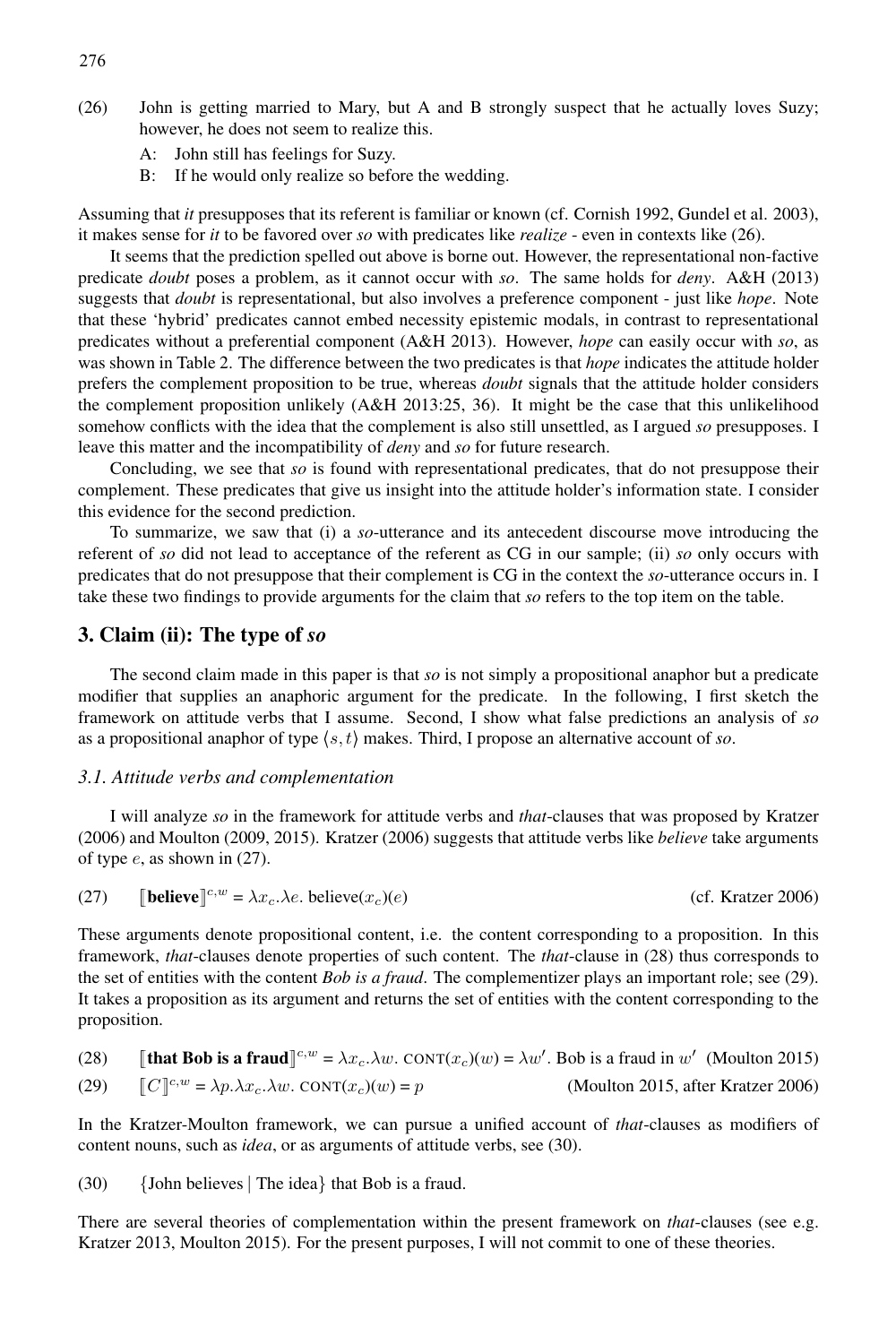#### *3.2. So as a propositional anaphor*

In the previous literature, it is often assumed that *so* is a propositional anaphor of a propositional type ⟨s, t⟩. <sup>14</sup> Needham (2012) for instance argues that *so* is interpreted as the proposition corresponding to a QUD, which would be something of type  $(s, t)$ . The evidence for such an analysis seems compelling, as *so* can occur in several environments that are usually assumed to take propositional arguments, e.g. in conditional clauses, with sentential adverbs and instead of *that*-clauses. Note that if we were to follow this line of research and still pursue the Kratzer-Moulton framework on attitude verbs, we would be forced to assume that there is a covert complementizer in those propositions in which *so* occurs with an attitude verb. As was suggested above, attitude verbs select an argument of type  $e$ , whereas propositions are of type  $(s, t)$ . Now, a covert complementizer could take a proposition or *so* as its argument and return a set of entities with the content of the proposition referred to. (31) illustrates what this looks like structurally. I dub this the *covert complementizer analysis*.

 $(31)$  I think  $[C \text{ so}]$ .

The covert complementizer analysis makes two false predictions within the present framework. First, it predicts that the complex consisting of *so* and the covert complementizer cannot be topicalized, because covert complementizers cannot be topicalized (see e.g. Bošković and Lasnik 2003), see  $(32)$ .

(32)  $\left[CP * (That) \right]$   $\left[IP \right]$  John likes Mary | Jane didn't believe. (Bošković and Lasnik 2003:529)

If *so* must occur with a covert complementizer in embedded responses, we expect that *so* cannot be topicalized either. However, we know that *so* can be topicalized, see (33) for another example.

(33) A: My father gave his life so that we may have a chance to defeat this. B: So you've told us. (from Star Wars Rogue One)

Second, if *so* is always accompanied by a covert complementizer, we expect the complex [C so] to be of the same semantic type as *that*-clauses. However, *so* cannot modify content nouns, whereas *that*-clauses can (Hallman 2006, Moulton 2015). The difference is illustrated in (34).

$$
(34) \qquad \text{my } \{ \text{belief} \mid \text{claim} \mid \text{fear} \} \{ *so \mid \text{that pigs fly} \}. \tag{Moulton 2015}
$$

It thus seems that within the Kratzer-Moulton framework, we cannot analyze *so* as being of type ⟨s, t⟩.

Now the question arises if we could analyze *so* as a propositional anaphor in a more traditional Hintikkan framework of attitude verbs (in which attitude verbs select for arguments of type  $(s, t)$ ). In such a framework, there are still two problems. First, we falsely predict that *so* can be used as a response particle.15,<sup>16</sup> Second, if *so* is similar to *that*-clauses in terms of types, we would expect it to show similar movement patterns. However, as we saw in (33), *so* can be topicalized, but in section 1, we saw that *that*-clauses cannot always be topicalized.

#### *3.3. So as an anaphoric adverb*

Instead of analyzing *so* as a propositional anaphor, I want to argue for an adverbial analysis of *so*. In a talk handout, Gast and König (2008) suggest that the so under discussion here derived from the manner adverb *so*. They suggest that preverbal *so* still has a manner feature and provide the example in (35):17

<sup>&</sup>lt;sup>14</sup> Cornish 1992 is an exception. He suggests that *so* is adverbial, but does not provide a concrete analysis.

<sup>&</sup>lt;sup>15</sup> I thank Angelika Kratzer for pointing this out to me.

<sup>16</sup> Manfred Krifka (p.c.) suggested to me that *yes* and *so* might be competitors and *yes* differs from *so* in being assertive (Krifka 2013). This may explain why a bare *so* is not felicitous. This should be explored in future research.

<sup>&</sup>lt;sup>17</sup> It seems that *so* in (35) might not bear the same presupposition as the *so* at issue in this paper. If the latter cannot occur preverbally, the *so* in (11) would in fact also be the manner *so*. Yet, the argument presented there still holds. Predicates like *seem* also cannot select DPs, but allow topicalization with *so*: *so it seems* (see e.g. Moulton 2015).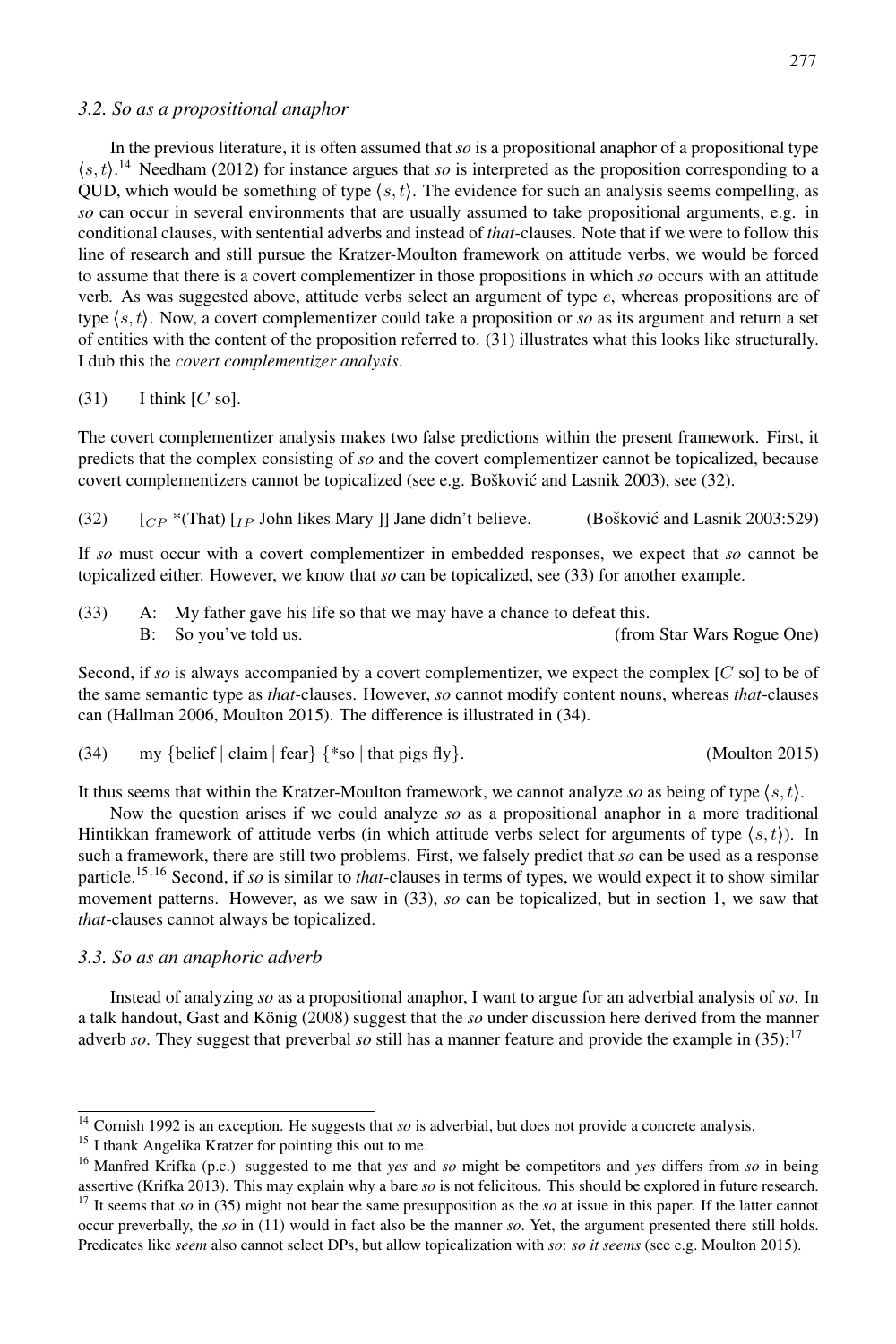I propose the analysis in (36-b). As (36-a) shows, *so* modifies an attitude verb such as *think*, which has the type  $\langle e, st \rangle$ .<sup>18</sup> It presupposes that there is a proposition  $p_i$ , which is the top item on the table  $T<sup>c</sup>$ . Furthermore, it provides the argument  $x_c$  for the predicate. The content of  $x_c$  corresponds to the proposition  $p_i$ . The complex *think so* further takes an eventuality and a world argument.

(36) a. 
$$
\llbracket \textbf{so} \rrbracket(\llbracket \textbf{think} \rrbracket)
$$
  
b.  $\llbracket \textbf{so}_i \rrbracket = \lambda Q. \lambda e. \lambda w$ :  $p_i$  is  $top(T^c)$ .  $\exists x_c [Q(x_c)(e)(w) \land conv(T(x_c)(w) = p_i]$ 

Thus, in the present proposal, *so* modifies an attitude verb and introduces and existentially binds the content argument of that verb.

With this analysis, we do not run into the problems of the propositional account. First, we do not predict that *so* is a response particle. Second, we do not expect *so* to move similarly to *that*-clauses, because *so* is not similar to *that*-clauses. Instead, *so* is predicted to like adverbs. A prediction that seems to be borne out, as is shown by the adverbial movement in (37):

(37) <Softly> Mary spoke <softly>.

A further welcome consequence of (36-b) is that we can account for the observation that adverbial *not* seems have a distribution similar to *so*'s - they are both adverbs. Finally, we can bring the use of *so* central to this paper closer to the (perhaps somewhat archaic) manner adverb shown in (35), as well as to cognates of this manner adverb, Dutch and German *zo* and *so* 'like this/that'.

#### 4. Conclusion

278

In this paper, I made two claims concerning embedded responses in English with *so*. First, I argued that the use of *so* in embedded responses in English is defined if the referent of *so* is still on the table at the utterance time. With this analysis of *so*, we can account for (i) the restricted set of predicates that *so* can occur with; (ii) the preferred use of *so* in response to questions; and (iii) the discourse-sensitive behavior of *so*. Second, I argued that we run into problems if we analyze *so* as a propositional anaphor of type ⟨s, t⟩ in the Kratzer-Moulton framework on attitude verbs and *that*-clauses. Several problems remain if we assume a Hintikkan framework instead. I suggested that we should analyze *so* as an anaphoric adverb that modifies a propositional attitude verb and provides an argument for the verb.

Future research on *so* should investigate the infelicity of *so* with *doubt* and *deny* in more detail. It should take into account uses of *so* with sentential adverbs and in conditional clauses as well. In addition, the present proposal should be couched in a more dynamic account of anaphoricity.

#### **References**

- Anand, Pranav & Valentine Hacquard (2008). Epistemics with attitude. Friedman, Tova & Satoshi Ito (eds.), *Proceedings of SALT*, vol. 18, 37–54.
- Anand, Pranav & Valentine Hacquard (2013). Epistemics and Attitudes. *Semantics & Pragmatics* 6, 1–59.
- Anand, Pranav & Valentine Hacquard (2014). Factivity, Belief and Discourse. *The Art and Craft of Semantics: A Festschrift for Irene Heim* 1, 69–90.
- Arregui, Ana (2007). When aspect matters: the case of would-conditionals. *Natural Language Semantics* 15:3, 221– 264.
- Bhatt, Rajesh (2010). Comments on "Referential CPs and DPs: An operator movement account". *Theoretical Linguistics* 36:2/3, 173–177.
- Bošković, Željko & Howard Lasnik (2003). On the distribution of null complementizers. *Linguistic Inquiry* 34:4, 527–546.
- Cornish, Francis (1992). *So Be It*: The Discourse–Semantic Roles of *So* and *It*. *Journal of Semantics* 9:2, 163–178. Cushing, Steven (1972). The semantics of sentence pronominalization. *Foundations of Language* 9.

Davies, Mark (2008-). The Corpus of Contemporary American English (COCA): 520 million words, 1990-present. Available online at http://corpus.byu.edu/coca/.

<sup>&</sup>lt;sup>18</sup> I am assuming here that an additional layer, e.g. Kratzer's (1996) VoiceP, adds an attitude holder.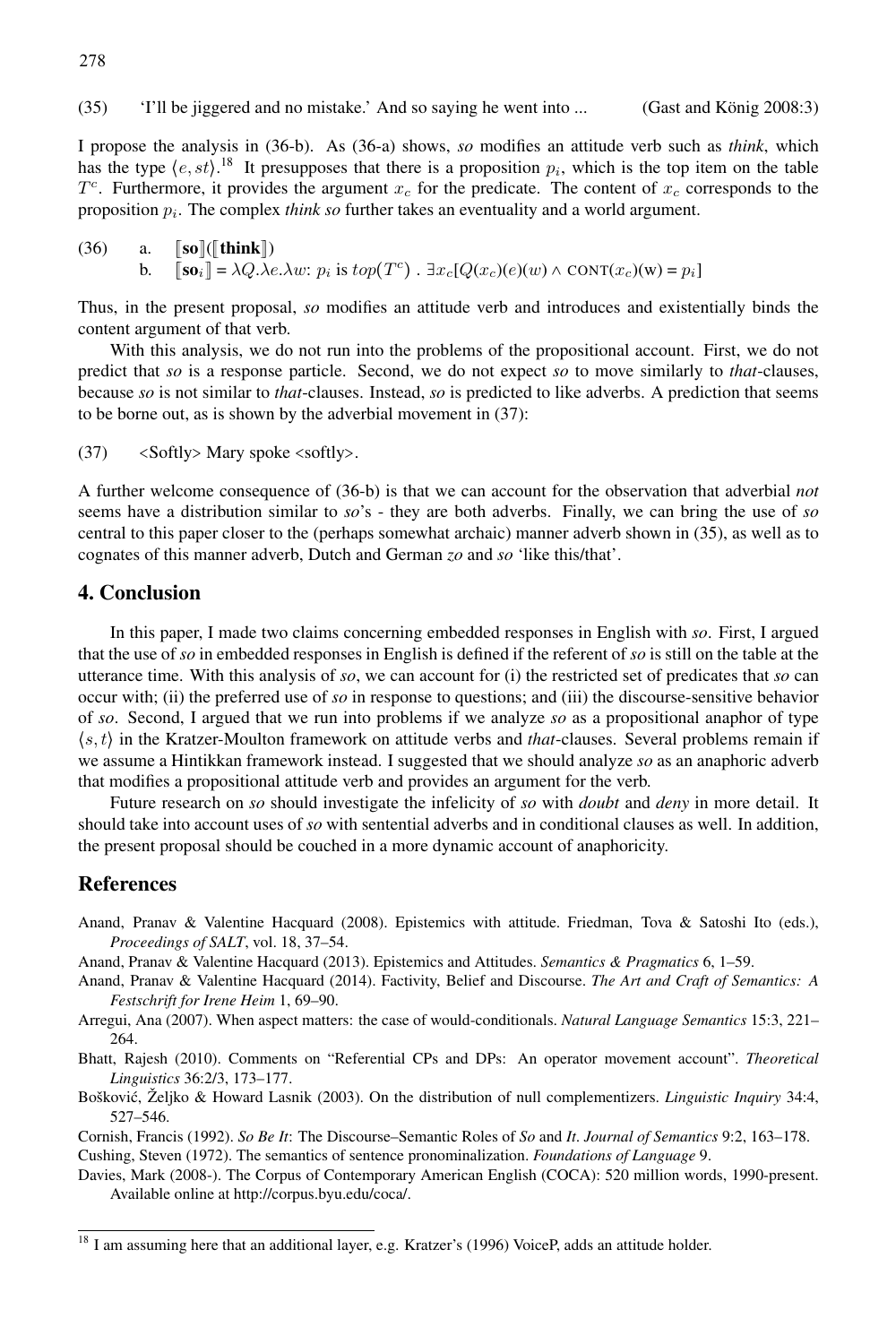Farkas, Donka & Kim Bruce (2009). On reacting to assertions and polar questions. *Journal of Semantics* p. ffp010.

- Gast, Volker & Ekkehard König (2008). Sentence anaphora in English and German. Talk given at the First Meeting of the International Society for the Linguistics of English at the University of Freiburg. Freiburg, October.
- Gundel, Jeanette, Michael Hegarty & Kaja Borthen (2003). Cognitive status, information structure, and pronominal reference to clausally introduced entities. *Journal of Logic, Language, and Information* 12:3.
- Hallman, Peter (2006). On a Categorial Distinction between Stative and Eventive Verbs. Davis, Christopher, Amy Rose Deal & Youri Zabbal (eds.), *Proceedings of NELS 36*, Amherst, Massachusetts: GLSA.
- Kiparsky, Carol & Paul Kiparsky (1971). Fact. *Bierwisch, Manfred-Heidolph, Karl Erich (a cura di), Progress in Linguistics (A Collection of Papers), The Hague, Mouton* 143–173.
- Kratzer, Angelika (2006). Decomposing Attitude Verbs. Talk given in honor of Anita Mittwoch at The Hebrew University of Jerusalem. Jerusalem, July.
- Kratzer, Angelika (2013). Modality and the semantics of embedding. Slides from presentation at the Amsterdam Colloquium. Amsterdam, December.
- Krifka, Manfred (2013). Response particles as propositional anaphors. Snider, Todd (ed.), *Proceedings of SALT*, vol. 23, 1–18.
- Moulton, Keir (2009). *Natural Selection and the Syntax of Clausal Complementation*. Ph.D. thesis, University of Massachusetts, Amherst.
- Moulton, Keir (2015). CPs: Copies and compositionality. *Linguistic Inquiry* 46:2, 305–342.
- Needham, Stephanie M. (2012). *Propositional Anaphora in English: The relationship between so and discourse*. Master's thesis, Carleton University Ottawa.
- Sailor, Craig (2012). On embedded polar replies. Handout from the Workshop on the Syntax of Answers to Polar Questions, Newcastle University, UK.
- Simons, Mandy (2007). Observations on embedding verbs, evidentiality, and presupposition. *Lingua* 117:6, 1034– 1056.
- Veltman, Frank (1996). Defaults in update semantics. *Journal of philosophical logic* 25:3, 221–261.
- Yalcin, Seth (2011). Nonfactualism about epistemic modality. Egan, Andy & Brian Weatherson (eds.), *Epistemic Modality*, Oxford University Press, 295–332.